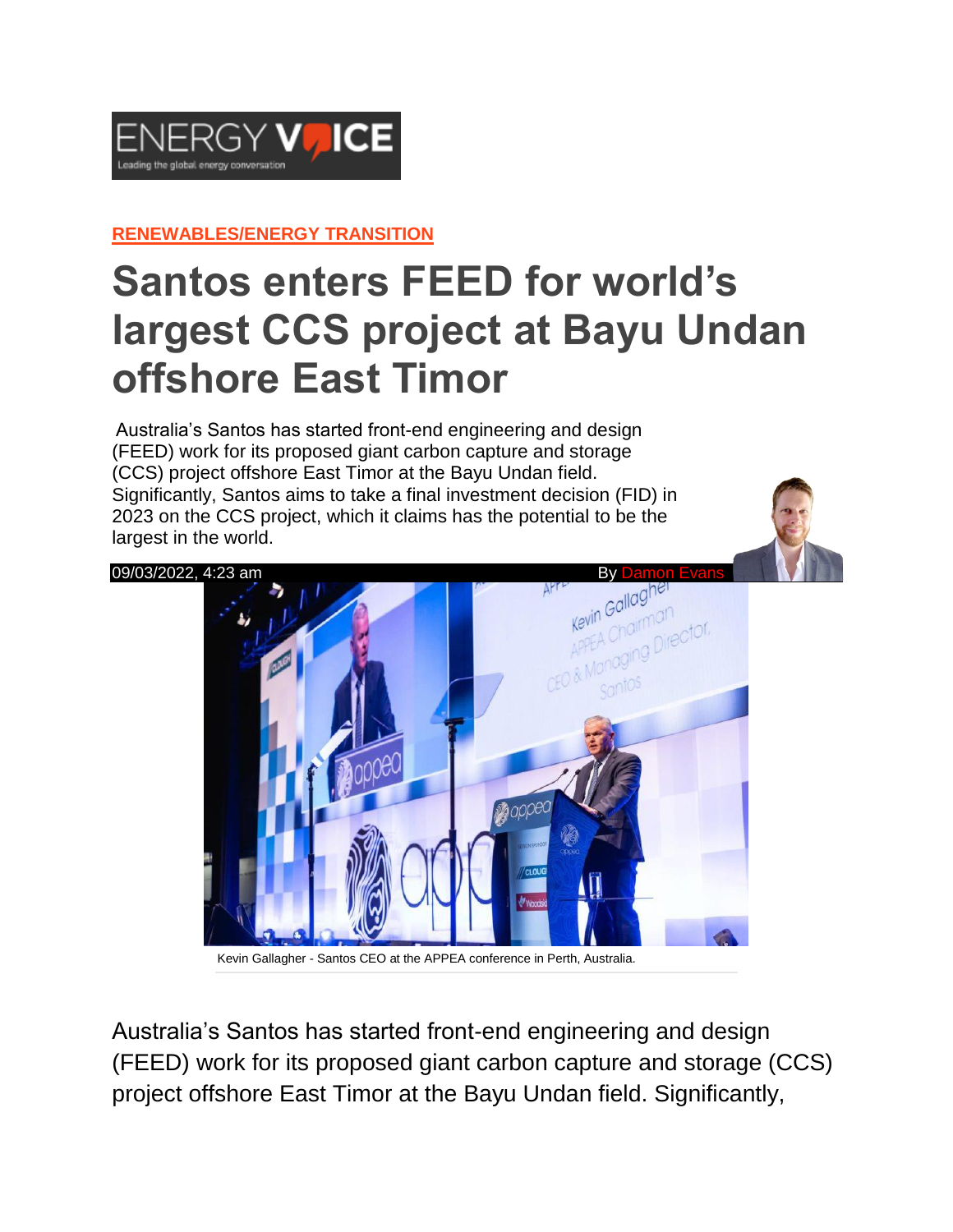Santos aims to take a final investment decision (FID) in 2023 on the CCS project, which it claims has the potential to be the largest in the world.

"The Bayu-Undan CCS project could potentially safely and permanently store up to 10 million tonnes of carbon dioxide (CO2) per annum, equivalent to about 1.5% of Australia's carbon emissions each year," said Santos, which operates the Bayu-Undan offshore gas production facility in East Timor connected to its Darwin liquefied natural gas (LNG) export plant in Australia.

"The project has the potential to be the largest CCS project in the world and one of the many that will be critical to help the world meet its climate goals," added Santos in a statement today.

The Bayu-Undan FEED work will include engineering and design for additional CO2 processing capacity at Darwin LNG plus repurposing of the Bayu-Undan facilities for carbon sequestration operations after gas production ceases.

Santos said it is working closely with East Timor's regulator, ANPM, towards the necessary agreements and regulatory framework that will be required for the Bayu-Undan CCS project. The project will also need agreements between the governments of East Timor, also known as Timor-Leste, and Australia, and some Australian regulatory arrangements.

"Located in Timor-Leste with potential CO2 sources from Australian gas projects and other industries in the Northern Territory, Bayu-Undan CCS could be the start of a valuable new carbon services industry for Timor-Leste," said Santos chief executive Kevin Gallagher.

"Entry into the FEED phase has strong support from our five joint venture partners headquartered in Japan, Korea and Italy. And last month, a meeting of the Timor-Leste and Australian Prime Ministers included a commitment by Australia to establish an LNG Partnership Fund to deepen links between Australia and Timor-Leste in gas development and trade, including in the use of carbon capture and storage," added Gallagher.

The Australia government said in a statement released 17 February that the Prime Ministers discussed the important contribution the exploitation of gas resources in the Timor Sea makes to both countries' economic prosperity, and the close cooperation between Australia and Timor-Leste under the Maritime Boundaries Treaty, which entered into force in 2019. Australian Prime Minister Scott Morrison committed to